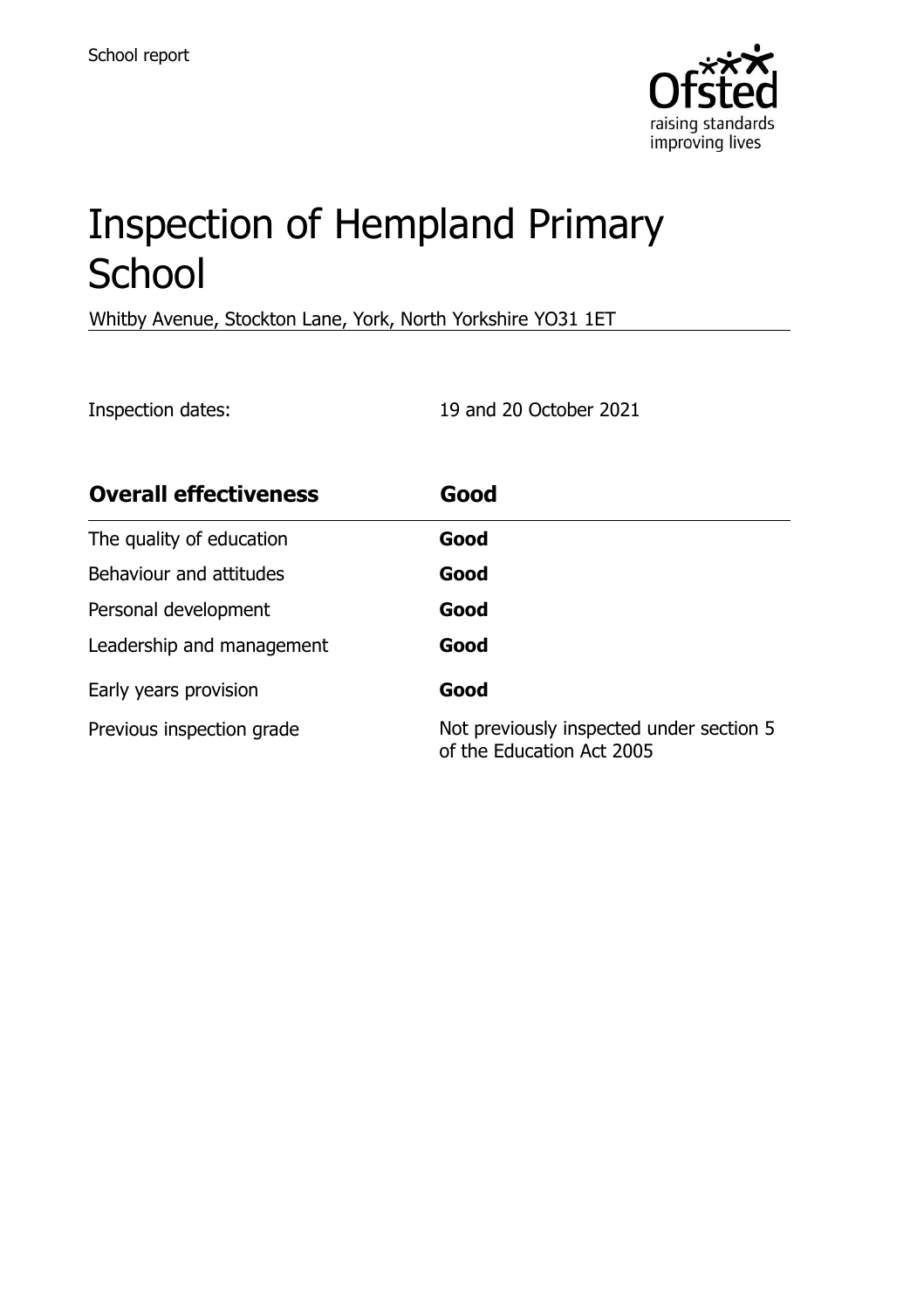

## **What is it like to attend this school?**

Pupils talk very positively about their school. They describe their teachers as caring, and learning as fun. Pupils understand and apply the school values of respect, opportunity, ambition and resilience to all they do. These values are woven through the school curriculum. One pupil said: 'If you can't respect yourself, you can't respect others.' Pupils appreciate the need to show respect for different cultures, beliefs and faiths.

Behaviour is generally good. The school is calm, and pupils have positive attitudes to their learning. Pupils know how to keep themselves safe in school, on the internet and if using social media.

The school's curriculum planning is strong in many areas. The plans for early years children are not as detailed as the rest of the school.

The school is highly inclusive with the addition of the deaf and hearing-impaired centre. Teachers' planning across all subjects considers the adaptations needed for pupils with special educational needs and disabilities (SEND) to be successful.

The staff are proud to work at the school. They feel well supported and enjoy working at Hempland.

### **What does the school do well and what does it need to do better?**

The leadership team at the school are very new. There has been a high turnover of staff in recent years and a period of instability in the senior leadership team. The headteacher began leading the school in September 2021. An executive headteacher from the trust is supporting leadership.

Leaders have made rapid improvements during the last year to construct a wellplanned and sequenced curriculum. Subject leaders have developed a curriculum that builds on what pupils have learned and prepares them for future learning. Subject leaders have considered how they can make links with other subjects. For example, in geography pupils learning about Greece made links with history by researching Ancient Greece and design and technology (DT) by designing and making a sandal.

Subject leaders are skilled and knowledgeable. They have sought support from external sources. For example, the leader of DT has joined the DT Association to access specialist advice and support to strengthen the school's planning and resources. Subject leaders have led staff training to establish clear expectations and to share good practice. This has developed consistency in the delivery of the wider curriculum subjects. Teachers who are in the early stages of their careers are overwhelmingly positive about their professional development.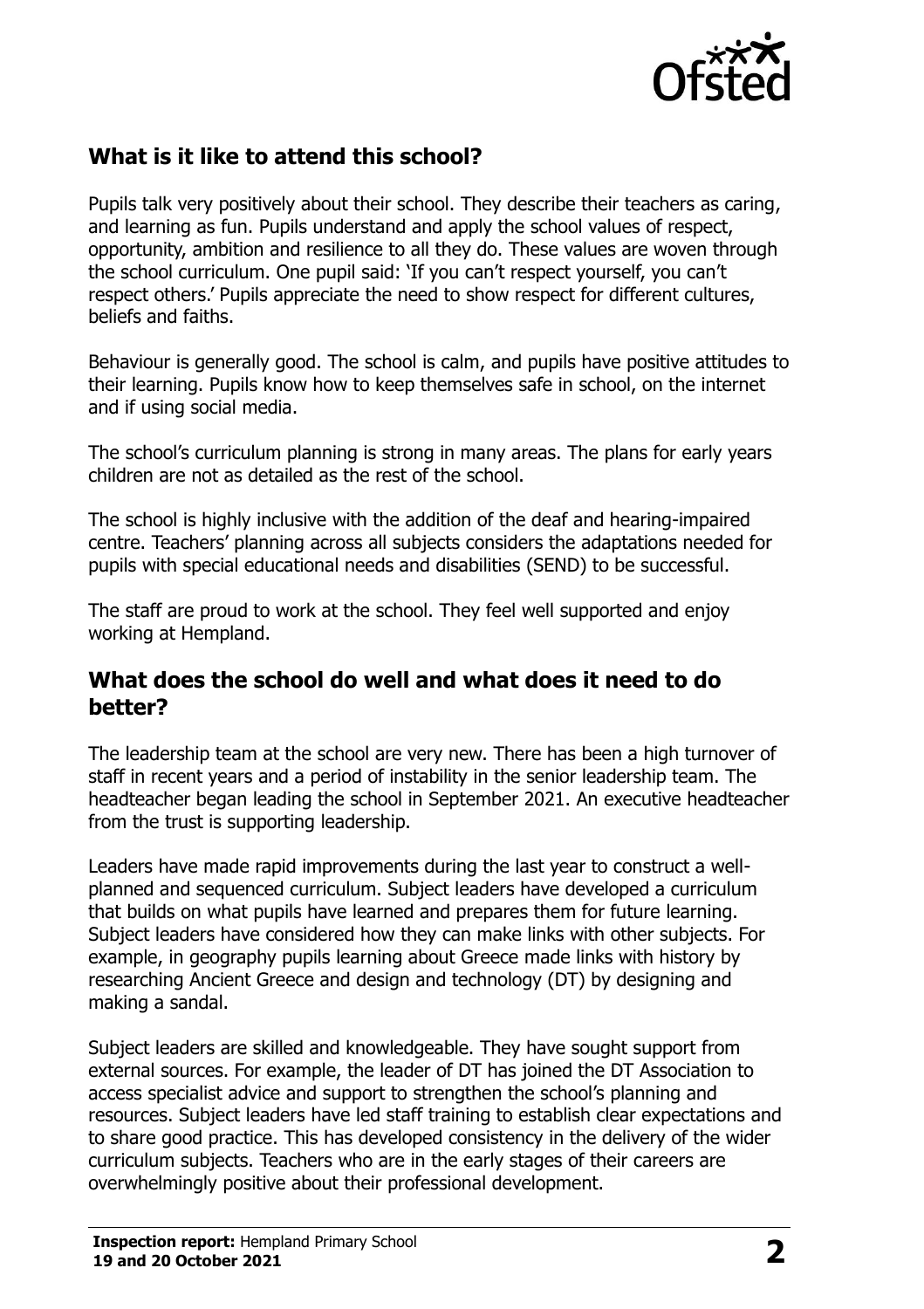

Reading has a high profile across the school. Every classroom has a dedicated reading area. Pupils read with fluency and use their phonics knowledge to sound out new words. Leaders have a 'Book Buddy' incentive scheme to encourage pupils to read at home. Leaders have recognised that their current phonics scheme is not fit for purpose. They are researching new programmes to introduce as soon as possible. This will be linked to a new assessment system. Pupils in key stage 2 who still need help to learn their phonics receive personalised teaching. This is enabling them to catch up. Younger pupils who are not keeping up with the school's phonics programme receive weekly interventions. Leaders are confident this is enough to catch up by the end of the year. However, more regular interventions would ensure pupils catch up more quickly.

The special educational needs and disabilities coordinator (SENDCo) has been in role for one year. The SENDCo has ensured that teachers adapt the curriculum for pupils with SEND. For example, one pupil who struggles to take part in physical education (PE) has the option to change in a different area and has the PE plan talked through with them before the lesson begins. Leaders work with the local authority to provide specialist teaching for pupils who are deaf or hearing impaired.

Leaders have recently appointed a new key stage 1 and early years leader to strengthen the leadership team. Early years children are taught key skills in group times. They can practise and apply these in the indoor and outdoor environment. Leaders have a plan that maps out the areas for learning and development. However, leaders recognise that further work is needed to ensure this matches the detail of the curriculum plans of other subject leaders.

The local governing committee (LGC) has appointed most of the governors since January 2021. They have valued the impact of the trust involvement in being able to develop leadership.

## **Safeguarding**

The arrangements for safeguarding are effective.

Leaders have given safeguarding training a high priority. There is a weekly staff bulletin that always includes a safeguarding update. The members of the LGC have all undertaken safeguarding training. The link governor for safeguarding regularly meets with leaders to discuss safeguarding. Pupils say that they feel safe in school. Leaders are rigorous in the checks they make when appointing new staff. Leaders recognised that staff needed training in how to record concerns on their electronic system. This took place in September 2021. On some occasions, records did not reflect the consistent language and detail expected by the leaders.

## **What does the school need to do to improve?**

**(Information for the school and appropriate authority)**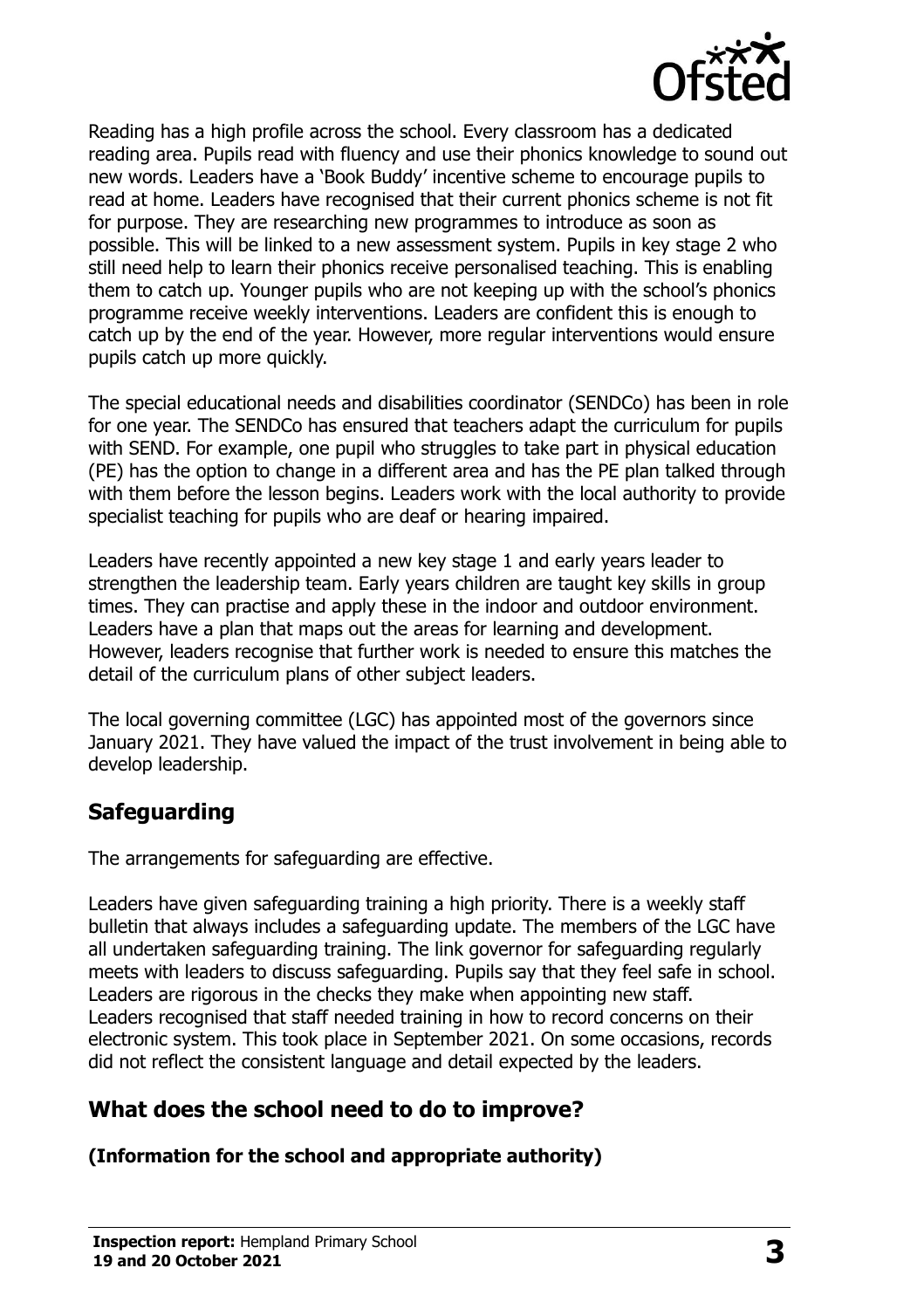

- Leaders have not yet decided which validated scheme they want to use to teach phonics. Leaders should make this decision swiftly. Leaders should ensure staff are trained so the school has a consistent approach to teaching and assessing phonics.
- Staff use an electronic system to record any incidents, for example incidents of bullying or discriminatory behaviour. Leaders have recently trained staff to record with greater accuracy. Leaders need to embed this practice. They should check that the language recorded reflects the school's expectations.
- The EYFS team has a long-term plan that maps out the seven areas of learning for the early years children. This plan is not as detailed as other curriculum plans for pupils in key stages 1 and 2. Leaders should develop the EYFS plan further to align it with the quality and detail of the curriculum planning elsewhere in the school.

### **How can I feed back my views?**

You can use [Ofsted Parent View](http://parentview.ofsted.gov.uk/) to give Ofsted your opinion on your child's school, or to find out what other parents and carers think. We use information from Ofsted Parent View when deciding which schools to inspect, when to inspect them and as part of their inspection.

The Department for Education has further quidance on how to complain about a school.

If you are the school and you are not happy with the inspection or the report, you can [complain to Ofsted.](http://www.gov.uk/complain-ofsted-report)

#### **Further information**

You can search for [published performance information](http://www.compare-school-performance.service.gov.uk/) about the school.

In the report, '[disadvantaged pupils](http://www.gov.uk/guidance/pupil-premium-information-for-schools-and-alternative-provision-settings)' refers to those pupils who attract government pupil premium funding: pupils claiming free school meals at any point in the last six years and pupils in care or who left care through adoption or another formal route.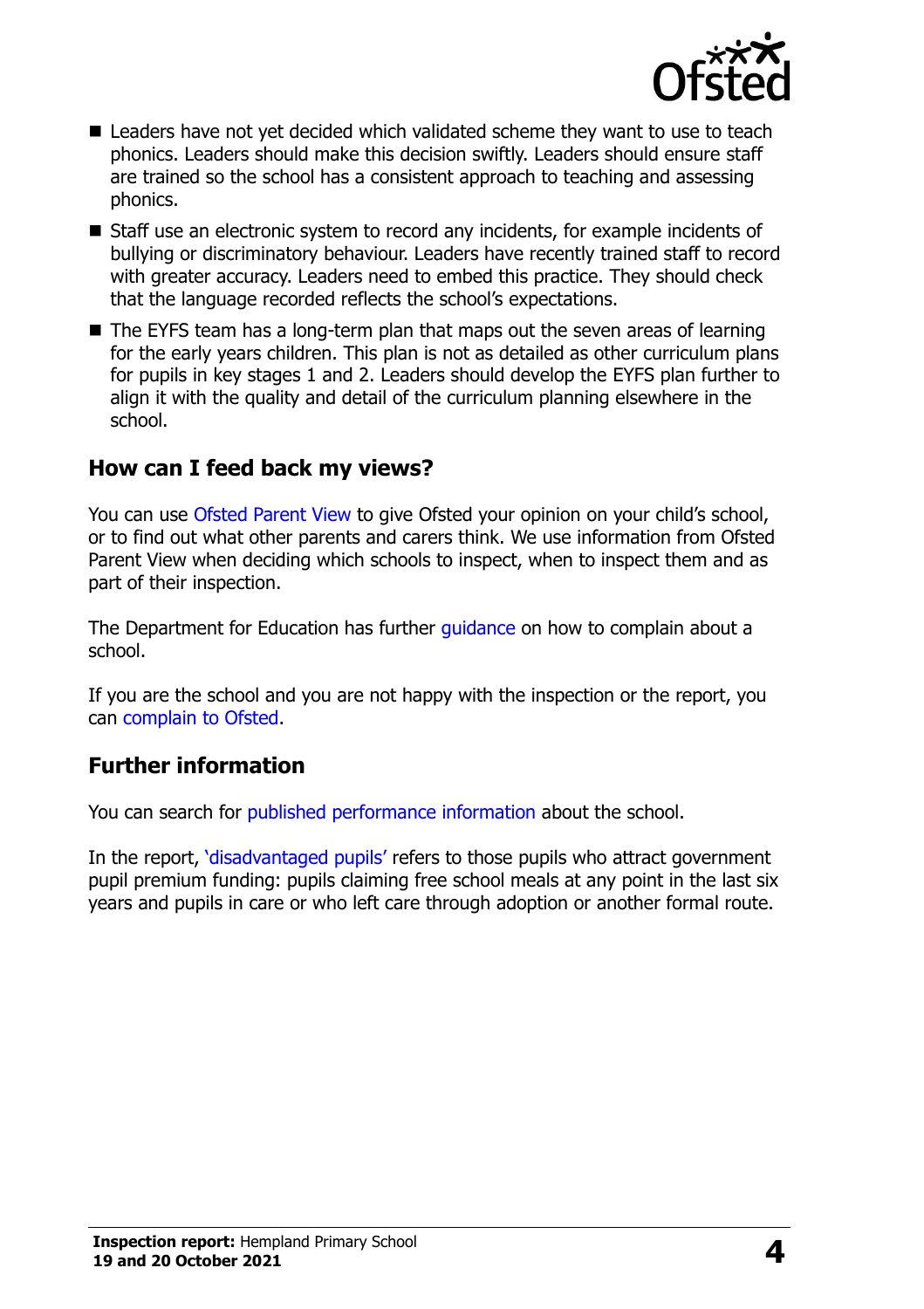

## **School details**

| Unique reference number             | 142844                           |
|-------------------------------------|----------------------------------|
| <b>Local authority</b>              | <b>York</b>                      |
| <b>Inspection number</b>            | 10199325                         |
| <b>Type of school</b>               | Primary                          |
| <b>School category</b>              | Academy converter                |
| Age range of pupils                 | 4 to 11                          |
| <b>Gender of pupils</b>             | Mixed                            |
| Number of pupils on the school roll | 426                              |
| <b>Appropriate authority</b>        | <b>Local Governing Committee</b> |
| <b>Chair of governing body</b>      | Susanna Dale-Simmonds            |
| <b>Headteacher</b>                  | Abigail Innes                    |
| Website                             | www.hemplandprimary.co.uk        |
| Date of previous inspection         | Not previously inspected         |

## **Information about this school**

- This school was last inspected in 2006.
- Since the last inspection, the school has become an academy converter. Pathfinder Multi-Academy Trust has worked with the school since August 2016.
- The school has a deaf and hearing support centre on site. The Caddell Centre operates in collaboration with City of York specialist teachers to support pupils with hearing impairments.

## **Information about this inspection**

The inspectors carried out this inspection under section 5 of the Education Act 2005.

- Inspectors met with the headteacher and other leaders. Meetings were also held with representatives of the local governing committee and the trust.
- Inspectors carried out deep dives in these subjects: early reading, mathematics, physical education, geography and design and technology. For each deep dive,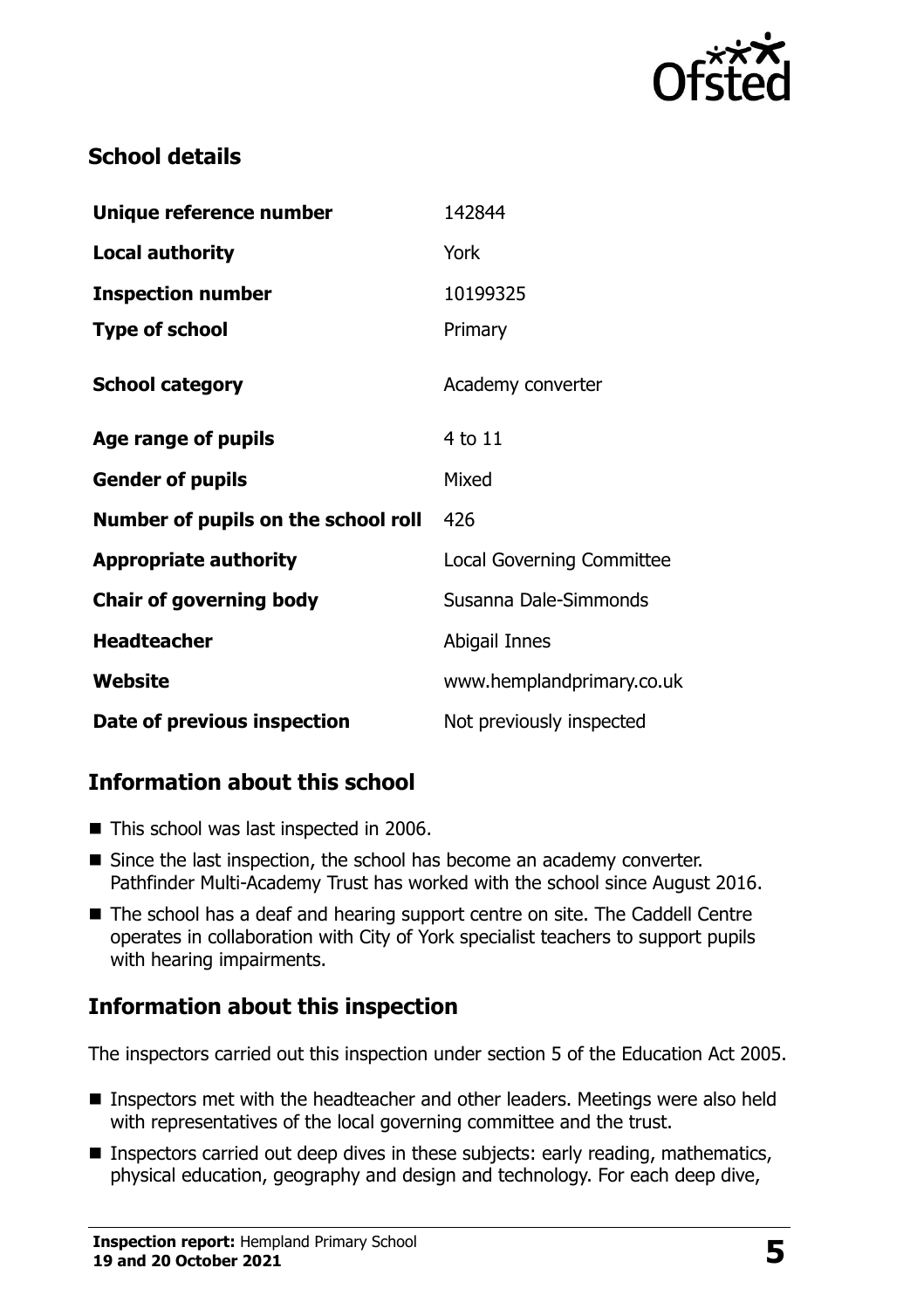

inspectors met with curriculum leaders, spoke to pupils and teachers and looked at their work. Inspectors heard pupils read.

- Inspectors examined safeguarding records, attendance figures, curriculum plans and policies.
- The views of parents were sought through the 158 responses to Ofsted's parents' survey.
- The views of staff were considered from meetings with staff and from the 39 responses to Ofsted's questionnaire for staff.
- The views of pupils were also considered from meetings and the 162 responses to Ofsted's pupils' survey.

#### **Inspection team**

| Alison Stephenson, lead inspector | Her Majesty's Inspector |
|-----------------------------------|-------------------------|
| <b>Helen Hussey</b>               | Ofsted Inspector        |
| Mike Smit                         | Ofsted Inspector        |